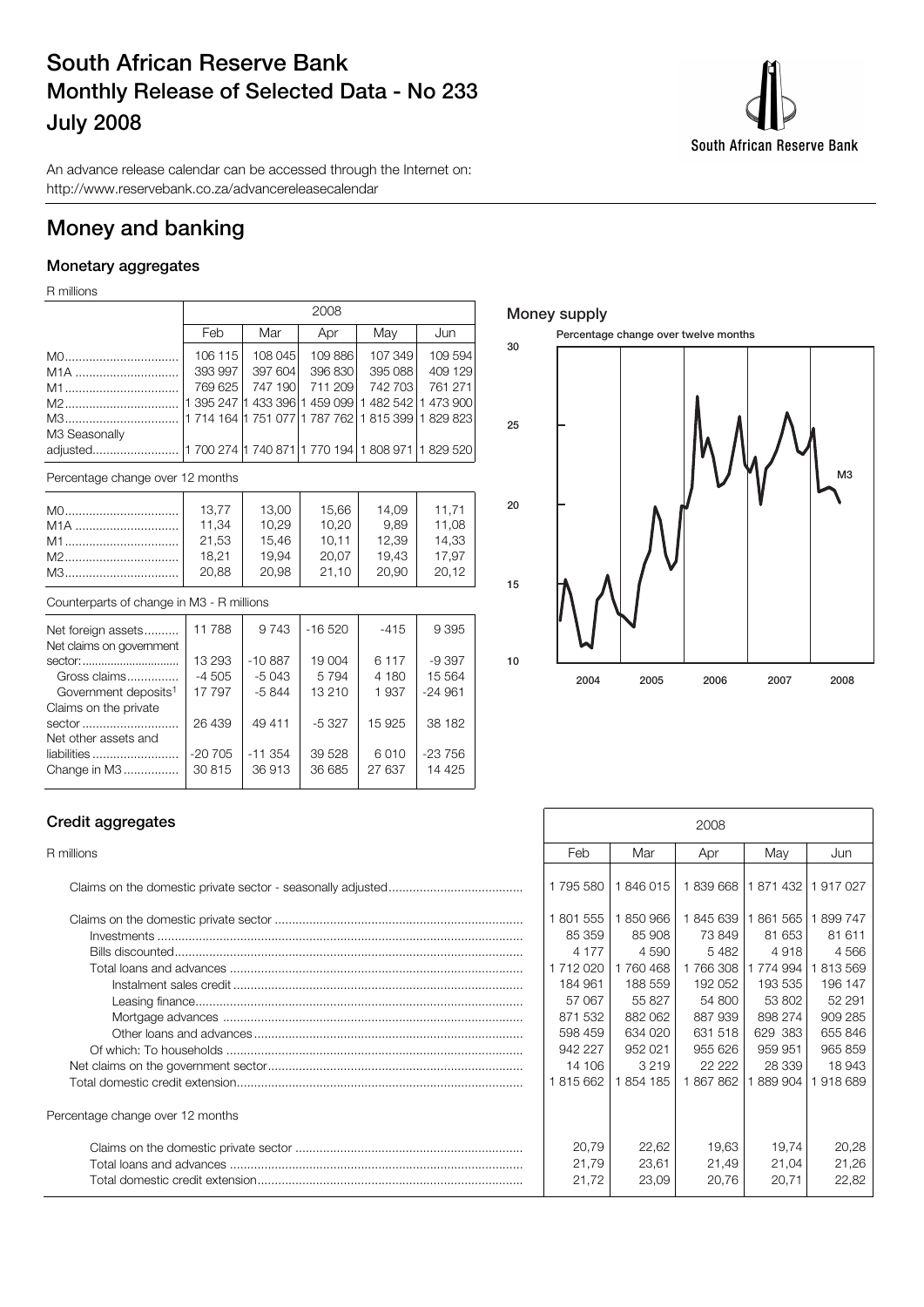# Money and banking (continued)

.......................................................................................... Total loans and advances

| Banks and mutual banks (R millions) |  |  |  |
|-------------------------------------|--|--|--|
|-------------------------------------|--|--|--|

| Cash credit advances                                                                                                                                                                                                           | 081 OL               | 10 267           | 02P0L                              | 6796                                                  | 9 524          |
|--------------------------------------------------------------------------------------------------------------------------------------------------------------------------------------------------------------------------------|----------------------|------------------|------------------------------------|-------------------------------------------------------|----------------|
| Land Bank (R millions)                                                                                                                                                                                                         |                      |                  |                                    |                                                       |                |
|                                                                                                                                                                                                                                | 12 800               | <b>12131</b>     | 13084                              | 13 583                                                | $5+55$         |
|                                                                                                                                                                                                                                | 124 301              | 124 023          | <b>1257 ast</b>                    | 132 696                                               | 134 299        |
| Required liquid assets                                                                                                                                                                                                         | <b>411 854</b>       | $L18$ $V1$       | 118427                             | 120 557                                               | 121 770        |
| Sanks (R millions)                                                                                                                                                                                                             |                      |                  |                                    |                                                       |                |
|                                                                                                                                                                                                                                | ZPL Z99 Z            | <b>TAT 887 S</b> | 898 878 Z                          | $9$ <sub><i>v<sub>t</sub></i> <math>16/2</math></sub> | 968 998 Z      |
| beceptance facilities distribution to the figure of the contract of the construction of the contract of the contract of the contract of the contract of the contract of the contract of the contract of the contract of the co | 6                    | 8                | 32                                 | 21                                                    | 6.             |
|                                                                                                                                                                                                                                | <b>087 SSA</b>       | 454 285          | <b>LS8 287</b>                     | <b>465 427</b>                                        | 494 631        |
| Note that the second of the second of the second of the second of the second of the second of the second of the second of the second of the second of the second of the second of the second of the second of the second of th | 897 EE               | 38 587           | <b>759 SA</b>                      | 45 643                                                | 008 67         |
|                                                                                                                                                                                                                                | 40 826               | <b>799 45</b>    | 52 P84                             | <b>24 517</b>                                         | 20373          |
|                                                                                                                                                                                                                                | 2 108 055            | 067 081 S        | 2 2 1 3 8 0 8                      | 2 195 460                                             | 2 235 692      |
|                                                                                                                                                                                                                                | 1 680 458            | L69 Z0/ L        | 91919L                             | 1 755 839                                             | SS0'992'L      |
|                                                                                                                                                                                                                                | 4 934                | 5 832            | 86 <i>L</i> S                      | <b>ZZO 2</b>                                          | 8r8,7          |
|                                                                                                                                                                                                                                | $\Omega$             | $\Omega$         | 9 <sub>l</sub>                     | $\Omega$                                              |                |
|                                                                                                                                                                                                                                | <b><i>LDL LD</i></b> | <b>56124</b>     | <b>484 481</b>                     | <b>141 SG</b>                                         | 67 <i>L</i> 79 |
|                                                                                                                                                                                                                                | $2DD+D$              | 690 St           | $90$ <sub><math>t</math></sub> $t$ | <b>SIL ZD</b>                                         | 43 737         |
|                                                                                                                                                                                                                                | 155 203              | 156 252          | 609 ZSL                            | <b>157 725</b>                                        | 158 250        |
|                                                                                                                                                                                                                                | 969 791 S            | 2 227 459        | 899 297 2                          | S 500 697                                             | 2 301 558      |
|                                                                                                                                                                                                                                | 92 142               | 990 06           | 94 301                             | 93 921                                                | 967 TOM        |
| experience of the control of the control of the control of the control of the control of the control of the control of the control of the control of the control of the control of the control of the control of the control o | 1 924 730            | <b>LZZ 986 L</b> | Z89 Z00 Z                          | S 020 302                                             | 2 039 226      |
|                                                                                                                                                                                                                                | <b>82802</b>         | TTG AST          | <b>AAL SOL</b>                     | 997 96                                                | <b>LOP 001</b> |
|                                                                                                                                                                                                                                | 1831 929             | <b>PPL LS8 L</b> | 1 904 443                          | 1 924 049                                             | 1 938 825      |
| (anoillim A) annsd lautum bns annse                                                                                                                                                                                            | ∩an                  | də-l             | nar                                | 1qA                                                   | yaM            |
|                                                                                                                                                                                                                                |                      |                  | 8007                               |                                                       |                |
|                                                                                                                                                                                                                                |                      |                  |                                    |                                                       |                |

 $\begin{array}{|c|c|c|c|c|c|c|c|c|} \hline \text{038 at} & \text{058 at} & \text{058 at} & \text{058 at} \\ \hline \end{array}$ 

| 67,068         | b'068         | 98'606        | 97'696         | 923,27                 | DO   3   WINDOWS    2010    2010    2010    2020    2020    2020    2020    2020    2020    2020    2020    20                                                                                                                                                                                                                                                                                                                                                                                                 |
|----------------|---------------|---------------|----------------|------------------------|----------------------------------------------------------------------------------------------------------------------------------------------------------------------------------------------------------------------------------------------------------------------------------------------------------------------------------------------------------------------------------------------------------------------------------------------------------------------------------------------------------------|
| 78, AAO T      | 86'LZZ9       | 04,070 T      | <b>7702,20</b> | 7 044,25               | . bns1 nl                                                                                                                                                                                                                                                                                                                                                                                                                                                                                                      |
|                |               |               |                |                        | Average daily fixing price of gold per fine ounce                                                                                                                                                                                                                                                                                                                                                                                                                                                              |
|                |               |               |                |                        |                                                                                                                                                                                                                                                                                                                                                                                                                                                                                                                |
| <b>SATO,0</b>  | <b>SEZ0'0</b> | <b>4970,0</b> | 0,0792         | $E$ <sub>170</sub> $0$ |                                                                                                                                                                                                                                                                                                                                                                                                                                                                                                                |
| <b>12,3277</b> | 9898, L L     | 12,2889       | 12,385         | E782, 11               |                                                                                                                                                                                                                                                                                                                                                                                                                                                                                                                |
| 15,5595        | 26'tl         | 15,4224       | <b>3086'SL</b> | 8400,81                | branch and prifital pound measurement and a branch measurement of the primary branch measurement.                                                                                                                                                                                                                                                                                                                                                                                                              |
| 8816'Z         | 8529'/        | <b>EE62'L</b> | 6626'Z         | 98E9'Z                 | . Tallob $SU$ ver the dollar .                                                                                                                                                                                                                                                                                                                                                                                                                                                                                 |
|                | 91'86         | 60'76         | <b>89,24</b>   | 85,53                  | Real effective exchange rate against the most inportant rumencies (Index: 2000=100) <sup>3, 18</sup>                                                                                                                                                                                                                                                                                                                                                                                                           |
| EO'99          | $Lb^2/9$      | FS, 33        | 96'89          | EO'69                  | Effective exchange rate against the most important currencies (Index: 2000=100) <sup>18</sup>                                                                                                                                                                                                                                                                                                                                                                                                                  |
|                |               |               |                |                        | Exchange rates (averages)                                                                                                                                                                                                                                                                                                                                                                                                                                                                                      |
| <b>17,382</b>  | 740,81        | 008,81        | $890'$ L       | $69b$ $21$             | l otal transactions                                                                                                                                                                                                                                                                                                                                                                                                                                                                                            |
| 3,273          | 3,304         | 3,652         | 308,5          | 4 OS4                  |                                                                                                                                                                                                                                                                                                                                                                                                                                                                                                                |
| $8*8*6$        | 925'6         | 009'6         | 29t6           | Lp96                   |                                                                                                                                                                                                                                                                                                                                                                                                                                                                                                                |
| 986            | 8/8           | 883           | 823            | 88Z                    | $\begin{minipage}{0.9\linewidth} \begin{tabular}{l} \textbf{1} \end{tabular} \begin{tabular}{l} \textbf{1} \end{tabular} \begin{tabular}{l} \textbf{2} \end{tabular} \end{minipage} \begin{minipage}{0.9\linewidth} \textbf{2} \end{minipage} \begin{minipage}{0.9\linewidth} \textbf{2} \end{minipage} \begin{minipage}{0.9\linewidth} \textbf{2} \end{minipage} \begin{minipage}{0.9\linewidth} \begin{tabular}{l} \textbf{2} \end{tabular} \end{minipage} \begin{minipage}{0.9\linewidth} \textbf{2} \end{$ |
| 3,329          | 2,534         | 5,664         | 2,963          | <b>990 &amp;</b>       | Total spot transactions <sup>17</sup>                                                                                                                                                                                                                                                                                                                                                                                                                                                                          |
|                |               |               |                |                        | Net average daily turnover on the SA foreign-exchange market (US\$n)                                                                                                                                                                                                                                                                                                                                                                                                                                           |
| <b>197 SS</b>  | 33 556        | 32 973        | <b>33125</b>   | 32723                  |                                                                                                                                                                                                                                                                                                                                                                                                                                                                                                                |
| 34 854         | 304 408       | 34 283        | 34 394         | 34 203                 |                                                                                                                                                                                                                                                                                                                                                                                                                                                                                                                |
|                |               |               |                |                        | cnueuc) (nggu)                                                                                                                                                                                                                                                                                                                                                                                                                                                                                                 |
|                |               |               |                |                        | Gross reserves of the SA Reserve Bank and open position in foreign                                                                                                                                                                                                                                                                                                                                                                                                                                             |
|                |               |               |                |                        |                                                                                                                                                                                                                                                                                                                                                                                                                                                                                                                |
| <b>L98</b>     | 2 514         | 5 S82         | 82LL           | 2129                   |                                                                                                                                                                                                                                                                                                                                                                                                                                                                                                                |
| 526            | $9281 -$      | -752          | -313           | L9Þ                    | Foreign liabilities of the SA Reserve Bank                                                                                                                                                                                                                                                                                                                                                                                                                                                                     |
| <b>10 535</b>  | 09Þ L         | -18 208       | 898 pl         | $96$ <i>t t</i>        | Gross reserves of the SA Reserve Bank                                                                                                                                                                                                                                                                                                                                                                                                                                                                          |
| unr            | vsM           | ıqA           | har            | də∃                    | Changes in gold and other foreign reserves (R millions)                                                                                                                                                                                                                                                                                                                                                                                                                                                        |
|                |               | <b>8002</b>   |                |                        |                                                                                                                                                                                                                                                                                                                                                                                                                                                                                                                |
|                |               |               |                |                        | International economic data                                                                                                                                                                                                                                                                                                                                                                                                                                                                                    |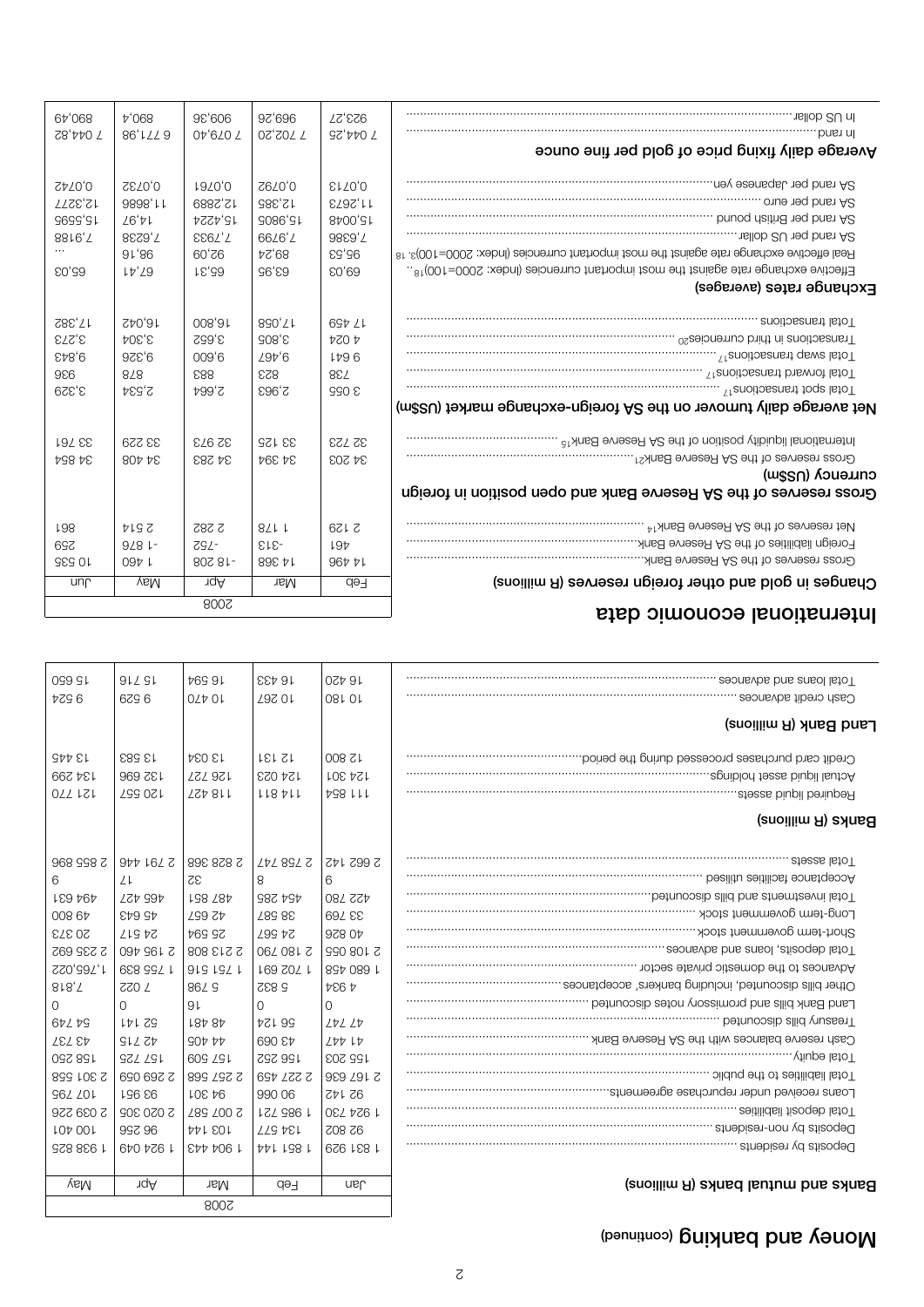# Capital market 2008

|                                          |           |           | ZUUO      |           |           |            |
|------------------------------------------|-----------|-----------|-----------|-----------|-----------|------------|
|                                          | Jan       | Feb       | Mar       | Apr       | May       | Jun        |
| Share market <sup>4</sup>                |           |           |           |           |           |            |
|                                          | 283733    | 287 502   | 279 563   | 239 366   | 286 110   | 274 557    |
|                                          | 7073      | 6929      | 6854      | 6039      | 6 107     | 6614       |
|                                          | 313       | 335       | 349       | 358       | 372       | 357        |
|                                          | 2,6       | 2,5       | 2,4       | 2,3       | 2,3       | 2,4        |
| Non-resident transactions (R millions)   |           |           |           |           |           |            |
|                                          | $-9422$   | $-1731$   | 202       | 4 0 4 4   | 218       | 2 7 8 7    |
|                                          | $-12483$  | $-5860$   | 7 2 5 8   | 20 257    | $-727$    | 4514       |
|                                          | $-21904$  | $-7591$   | 7461      | 24 301    | $-509$    | 7 301      |
| Fixed-interest securities market         |           |           |           |           |           |            |
|                                          | 4 1 2 2   | $-21056$  | $-5106$   | 2681      | 4 2 9 2   |            |
|                                          | 1 351 151 | 1 491 226 | 1 260 743 | 1482623   | 1 573 934 | 1766469    |
|                                          | 1856394   | 1 662 337 | 1 374 602 | 1 617 349 | 1 701 036 | 1846592    |
|                                          | 30 395    | 31 961    | 26 4 65   | 27 907    | 28 227    | 29 7 18    |
|                                          | 8.4       | 8.7       | 9,2       | 9,2       | 9,5       | 10,4       |
| Derivative market - futures <sup>4</sup> |           |           |           |           |           |            |
|                                          | 104 101   | 95858     | 113 172   | 86 857    | 86388     | 119 266    |
|                                          |           |           |           |           |           |            |
|                                          | 381 820   | 344 554   | 751 394   | 249 716   | 284 577   | 770 662    |
|                                          |           |           |           |           |           | 42 654 689 |

## National government finance

|                                                                                     | 2008    |          |           |          |         |          |  |
|-------------------------------------------------------------------------------------|---------|----------|-----------|----------|---------|----------|--|
| Statement of national revenue, expenditure and borrowing                            | Jan     | Feb      | Mar       | Apr      | May     | Jun      |  |
|                                                                                     | 38 449  | 46 374   | 72 236    | 27 077   | 38 016  | 71 185   |  |
|                                                                                     | 38 846  | 60 014   | 48 0 23   | 46 468   | 47 597  | 45 251   |  |
|                                                                                     | $-397$  | $-13640$ | 24 213    | $-19391$ | $-9580$ | 25 933   |  |
|                                                                                     | $-80$   |          |           |          |         |          |  |
| <i>Plus:</i> Cost/profit on revaluation of foreign debt at redemption <sup>19</sup> | $-77$   | $-14$    | -9        | $-1828$  | $-74$   | $-45$    |  |
|                                                                                     |         |          | 29        |          |         |          |  |
|                                                                                     | $-554$  | $-13653$ | 24 233    | $-21218$ | $-9655$ | 25 890   |  |
| National government financing of net borrowing requirement                          |         |          |           |          |         |          |  |
|                                                                                     | 757     | 7418     | -6 484    | 5 0 5 0  | 2 5 8 5 | 2 2 8 1  |  |
|                                                                                     | 3542    | $-22181$ | $-1.535$  | 1969     | 2 2 4 0 | 1 5 1 3  |  |
|                                                                                     | $-333$  | -28      | -6        | $-2739$  | $-157$  | -65      |  |
|                                                                                     | $-19$   | -16      | -13       | $-103$   | $-16$   | $-36$    |  |
|                                                                                     | $-3393$ | 28 460   | $-16$ 195 | 17 040   | 5 0 0 4 | $-29712$ |  |
|                                                                                     | 554     | 13 653   | $-24233$  | 21 218   | 9655    | $-2589C$ |  |
|                                                                                     |         |          |           |          |         |          |  |

# Economic indicators (seasonally adjusted)<br>
and Feb Mar

|                                     | Jan   | Feb   | Mar   | Apr   | May   | Jun                  |
|-------------------------------------|-------|-------|-------|-------|-------|----------------------|
| Sales                               |       |       |       |       |       |                      |
|                                     | 132.5 | 137.4 | 141.4 | 146.2 | 135.7 | $\ddot{\phantom{a}}$ |
|                                     | 160.5 | 162.7 | 165.8 | 168.5 | 158.7 |                      |
|                                     | 148.9 | 151,4 | 147.9 | 148.5 | 144.7 | $\sim$               |
|                                     | 174.2 | 168,4 | 171.3 | 160,9 | 143,0 | 144,8                |
|                                     | 203.7 | 200.5 | 214.4 | 205.6 | 181.5 | 169.1                |
| Volume of production <sup>11</sup>  |       |       |       |       |       |                      |
|                                     | 50.2  | 45.7  | 50.7  | 52.6  | 53.6  |                      |
|                                     | 115.4 | 121.4 | 108.2 | 123.1 | 129,8 |                      |
|                                     | 124.6 | 127.7 | 127.6 | 129.6 | 127.3 |                      |
| Composite business cycle indicators |       |       |       |       |       |                      |
|                                     | 124.0 | 125,4 | 125.0 | 123.4 | 122,6 |                      |

## Coincident indicator (2000=100) ............................................................... Lagging indicator (2000=100)....................................................................

1 Increase -, decrease +.<br>2 Total net reserves inclu-

2 Total net reserves include those of the SA Reserve Bank other banks and government.

3 Preliminary figures.<br>4 Source: JSE Secur<br>5 Net cash receipts a

4 Source: JSE Securities Exchange South Africa (JSE). 5 Net cash receipts after repayment of redemptions internal funds excluded.

6 Monthly average. 7 Actual number as at the last business day of the particular month.<br>8 Seasonally adjusted at an annual rate.

8 Seasonally adjusted at an annual rate.

9 Deficit -, surplus +. 10 Excluding discount.

11 Source: Statistics South Africa. 12 Source: National Association of Automobile Manufacturers of SA.

13 Source: Bond Exchange of South Africa.

14 Changes in the net reserves of the SA Reserve Bank also include valuation adjustments in respect of the assets and short-term liabilities of the SA Reserve Bank.

 $155,8$  | 156,7 | 157,2 | 158,0 | ... | ...  $120,1$  121,8 120,4 121,4 ...

15 Up to end February 2004 referred to as the "Net open position in foreign currency of the Reserve Bank" .

16 See page S22 of the *Quarterly Bulletin* regarding the definition of P1 credit extension.<br>17 Transactions against the Rand.

17 Transactions against the Rand. 18 The weighted-average exchange rate of the rand is calculated against thirteen currencies consistently excluding Zimbabwe The weights of the four major currencies are in brackets: Euro (36 38) US dollar (15 47) British pound (15 37) Japanese yen (10 43).

19 Cost -, profit +. 20 Transactions in third currencies refers to transactions between any two currencies other than the

South African rand. 21 The gold reserves are valued at market price taken at 14:30 on each valuation date.

22 From May 2004 including RSA Government Retail Bond.